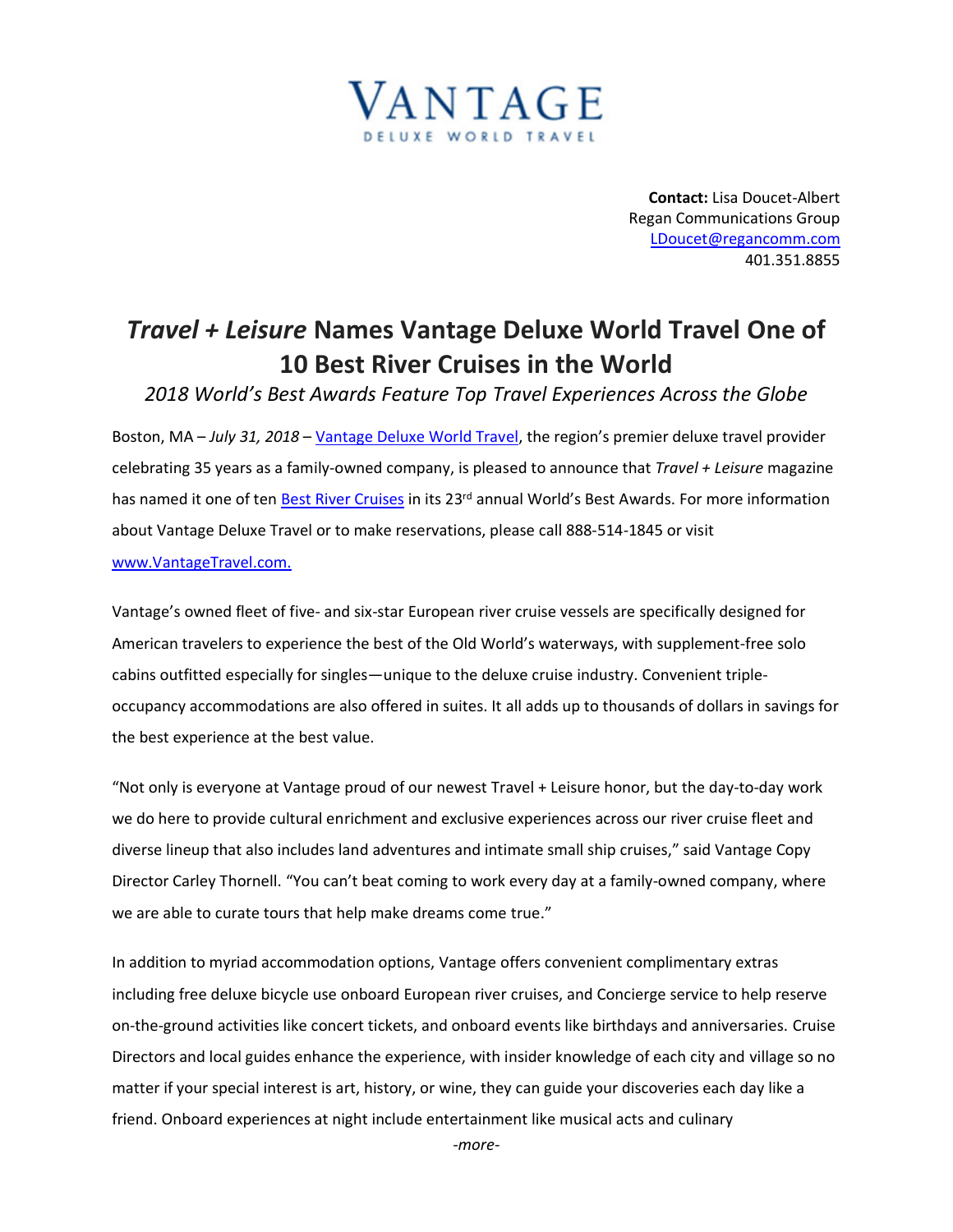demonstrations, and with just 134-176 passengers on each sailing, each is an immersive and fun memory.

"Our customers have spoken—90 percent of Vantage cruisers say they'll travel with us again, and we are so glad that it's reflected in the Travel + Leisure votes, which come from travelers themselves," said Thornell.

Each year, *Travel + Leisure* asks its readers to rate properties across the world in categories ranging from cities and hotels, to airlines, cruise ships and destination spas in this popular annual ranking. Vantage Deluxe Travel outranked other river cruise lines across the globe. Of the 10 selected river cruises, Vantage ranked number eight out of ten with a score of 88.3.

Vantage onboard amenities include:

- Solaris deck with a walking and jogging track
- Complimentary Wi-Fi onboard river ships
- Fitness rooms with a treadmill, stationary bike, and free weights
- Reading room with a selection of books and magazines
- Housekeeping service twice daily with evening turndown
- Beauty salon
- Luxurious hotel-style linens and L'Occitane de Provence amenities
- Single-seating dining with a tempting menu of American and European favorites (vegetarian, gluten-free and heart-healthy dishes available)
- Wine and beer included with onboard dinners
- Early riser breakfast available daily
- Free coffee, tea & hot chocolate available 24 hours a day; cookies and snacks available every afternoon
- Breakfast and lunch buffets available daily

Each cabin features an outside-facing room, extensive in-room movie list and many US TV channels including CNN, MSNBC, Discovery and more. Suites include butler service, floor-to-ceiling windows with French balconies, bathrooms with double sinks and bathtubs with Jacuzzis, a separate sitting area, hotelstyle beds, complimentary mini-bar, laundry service and multiple flat-screen televisions.

## **Photos:**

*High resolution images available upon request*

## **About Vantage Deluxe World Travel:**

Vantage Deluxe World Travel is a world-renowned deluxe tour operator known for delivering the best values in deluxe land, river, and small ship travel. The company owns and operates its own fleet of luxurious river cruise ships that sail the Rhine, Danube, Main, Moselle, and Seine rivers; and also charters ships in Portugal, the Mediterranean, Russia, Asia, North America, Central America, and South America. Find your own Vantage—across all seven continents—at [www.vantagetravel.com.](http://www.vantagetravel.com/)